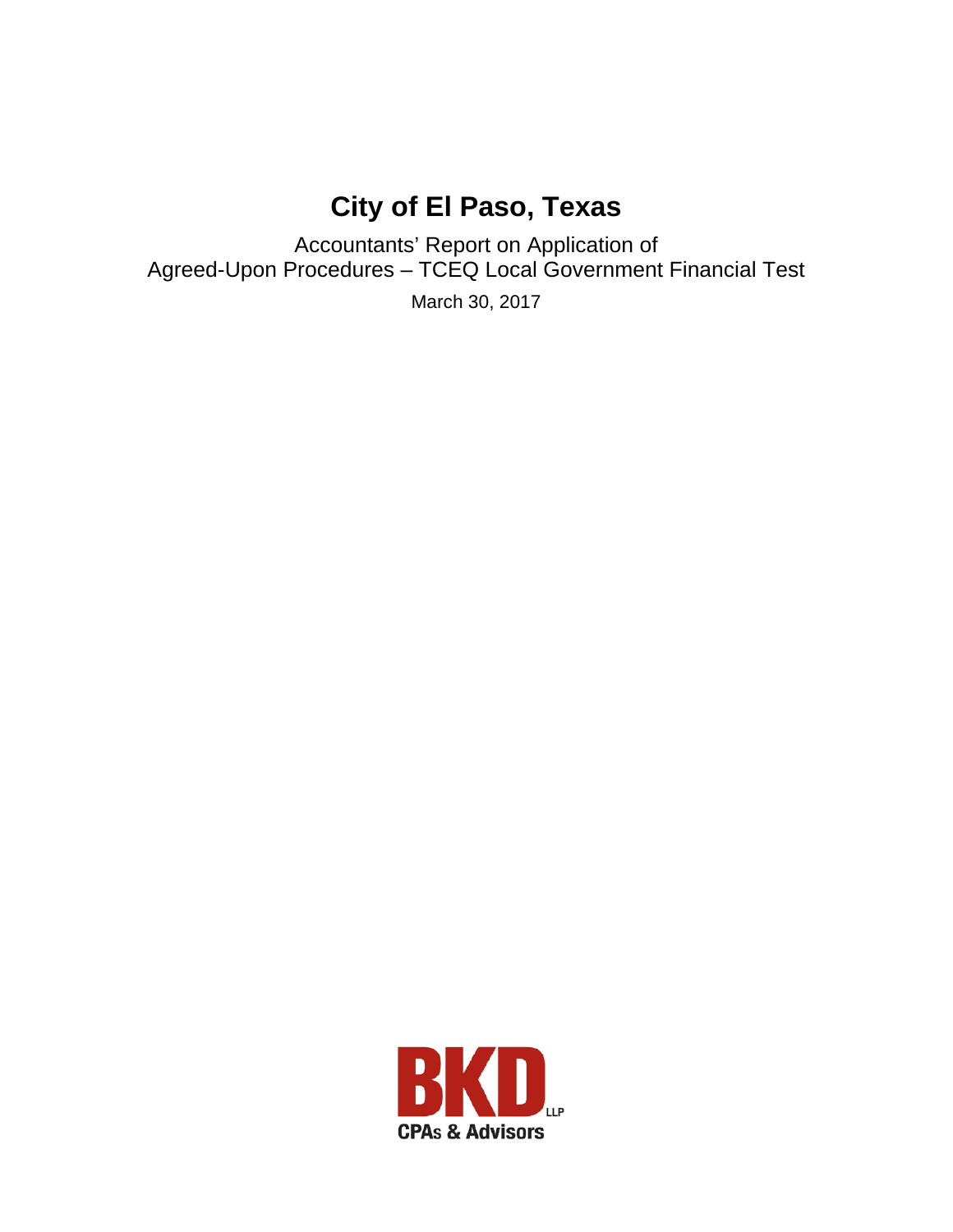# **City of El Paso, Texas March 30, 2017**

### **Contents**

| Independent Accountants' Report on Application of |  |
|---------------------------------------------------|--|
|                                                   |  |
|                                                   |  |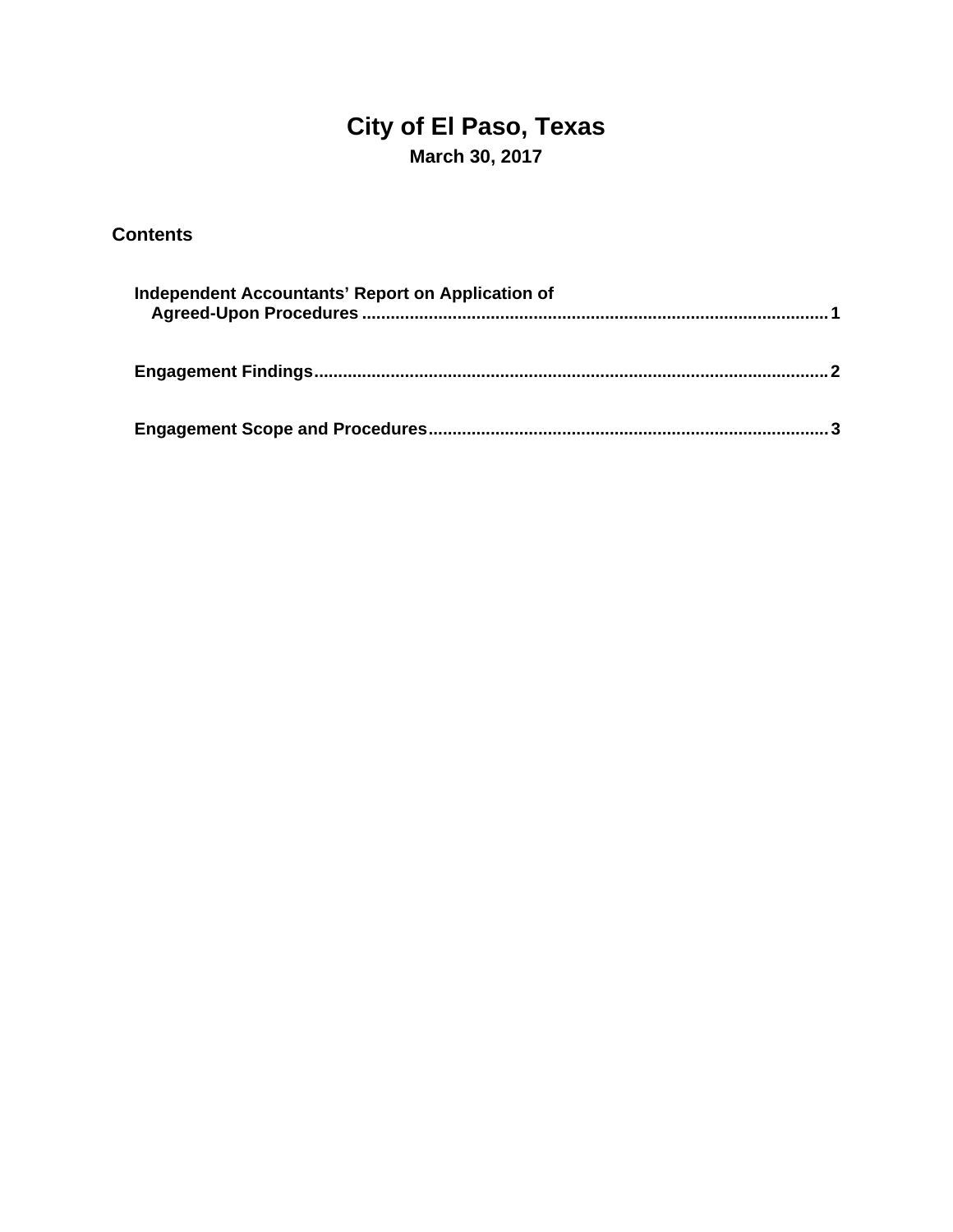

#### **Independent Accountants' Report on Application of Agreed-Upon Procedures**

The Honorable Mayor, City Council and City Manager City of El Paso, Texas

We have performed the procedures enumerated in the attachment to this report, which were agreed to by the management of the City of El Paso, Texas (the City), solely to assist you with respect to evaluating management's assertion about the City's compliance with the financial assurances of the Local Government Financial Test as required by Texas Administrative Code Title 30, Part 1, Chapter 37, Rule 37.271 as of and for the year ended August 31, 2016. The management of the City is responsible for its compliance with these regulations. This agreed-upon procedures engagement was conducted in accordance with attestation standards established by the American Institute of Certified Public Accountants. The sufficiency of the procedures is solely the responsibility of the City. Consequently, we make no representation regarding the sufficiency of the procedures described in the attachment to this report for the purpose for which this report has been requested or for any other purpose.

The findings obtained, if any, are described in the attachment to this report.

We were not engaged to, and did not conduct an examination, the objective of which would be the expression of an opinion on the specified elements, accounts or items described above. Accordingly, we do not express such an opinion. Had we performed additional procedures, other matters might have come to our attention that would have been reported to you.

This report is intended solely for the information and use of the City and its management and the Texas Commission on Environmental Quality, and is not intended to be and should not be used by anyone other than these specified parties.

BKD,LLP

March 30, 2017

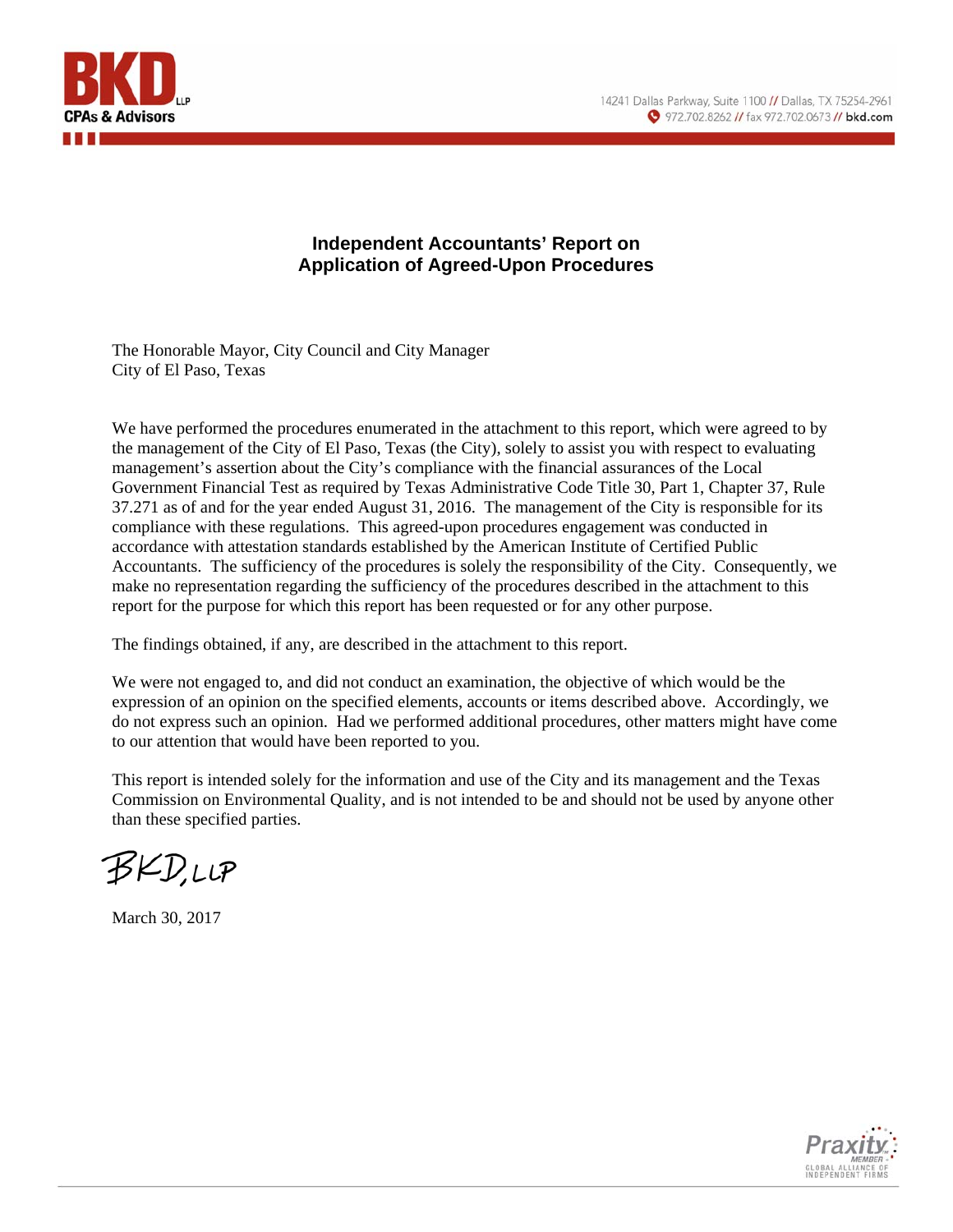# **City of El Paso, Texas Engagement Findings March 30, 2017**

Presented in this section are all our findings from performing the procedures described in the "Engagement Scope and Procedures" section of this report. No exceptions resulted from performance of the procedures.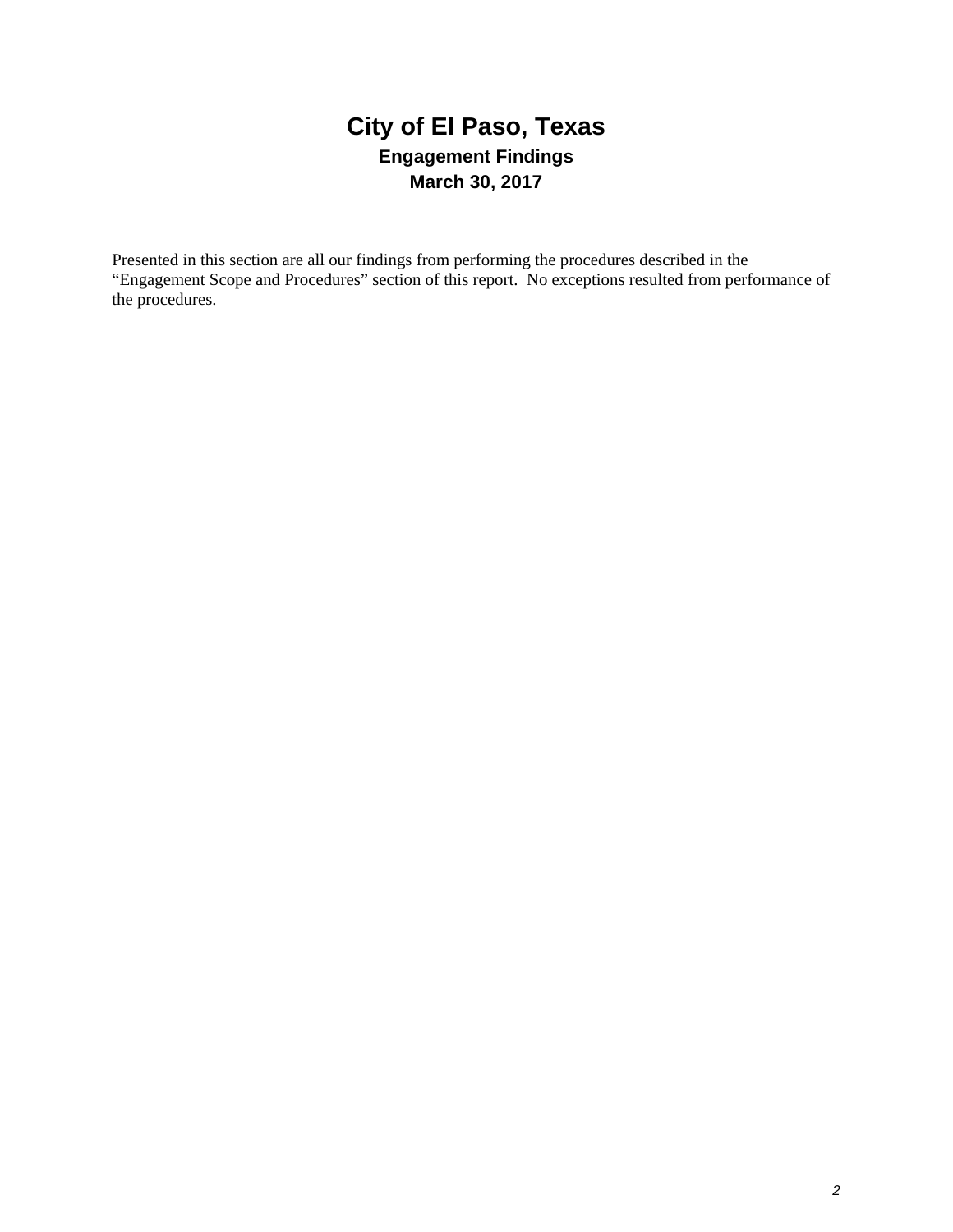## **City of El Paso, Texas Engagement Scope and Procedures March 30, 2017**

- 1. We will recalculate the ratio of cash plus marketable securities to total expenditures and verify that the ratio is greater than or equal to 0.05. We will also compare the amounts that comprise the numerator and denominator to the related amounts in the Comprehensive Annual Financial Report (CAFR) of the City as of and for the year ended August 31, 2016.
- 2. We will recalculate the ratio of annual debt service to total expenditures and verify that the ratio is less than or equal to 0.20. We will also compare the amounts that comprise the numerator and denominator to the related amounts in the CAFR of the City as of and for the year ended August 31, 2016.
- 3. We will obtain a copy of the City's independent auditor's report included in the CAFR to determine whether the financial statements as of and for the years ended August 31, 2016 and 2015, were prepared in accordance with accounting principles generally accepted in the United States of America and that an unmodified opinion was issued.
- 4. We will recalculate the computation of excess revenues over expenditures for the years ending August 31, 2016 and 2015, and verify that the City has not operated at a deficit equal to 5.0% or more of the total annual revenue for each of those periods. In addition, we will clerically test the amounts that comprise the total annual revenue and expenditures and compare them to the related amounts in the CAFR of the City for the years ended August 31, 2016 and 2015.